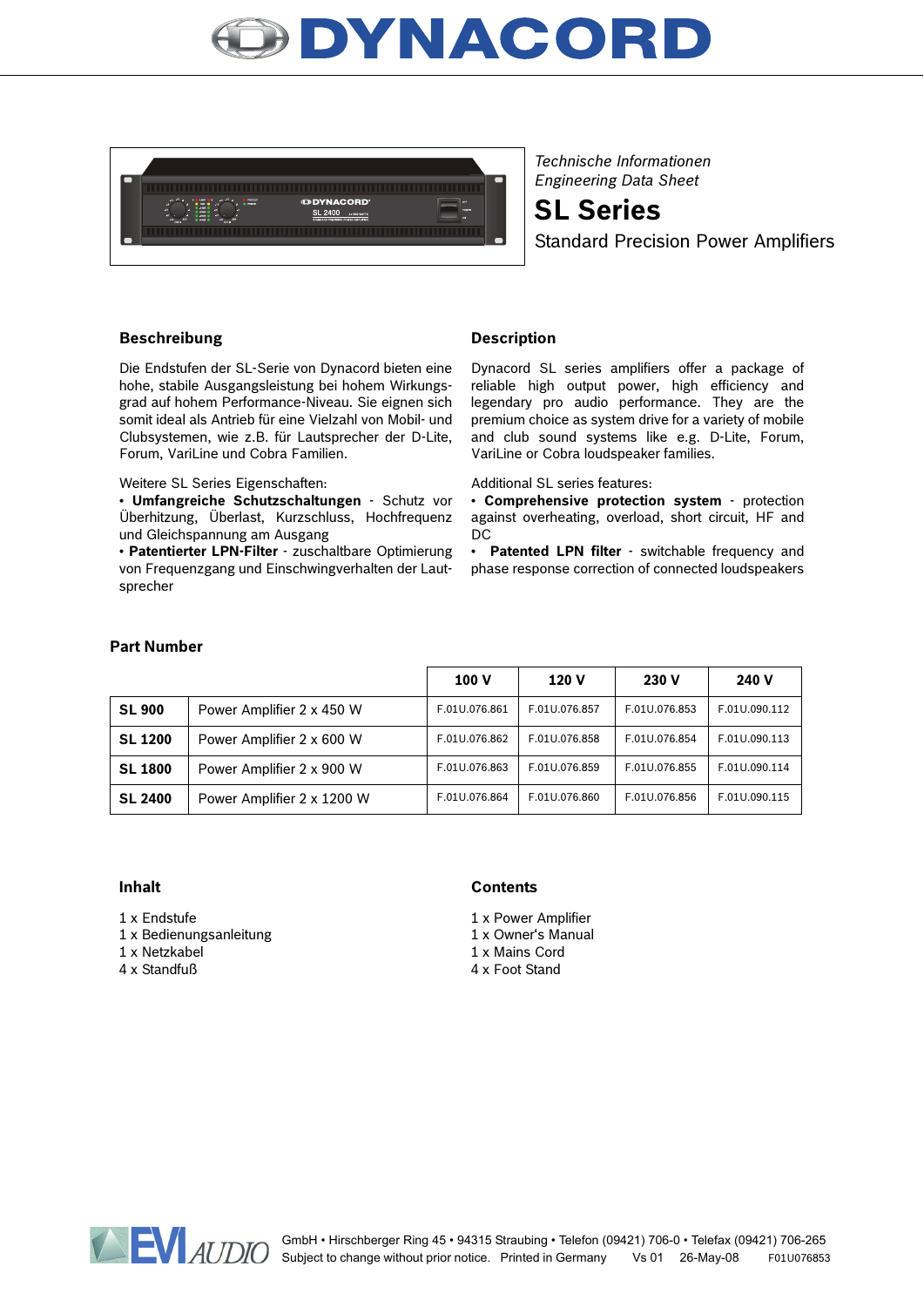## YNACORD



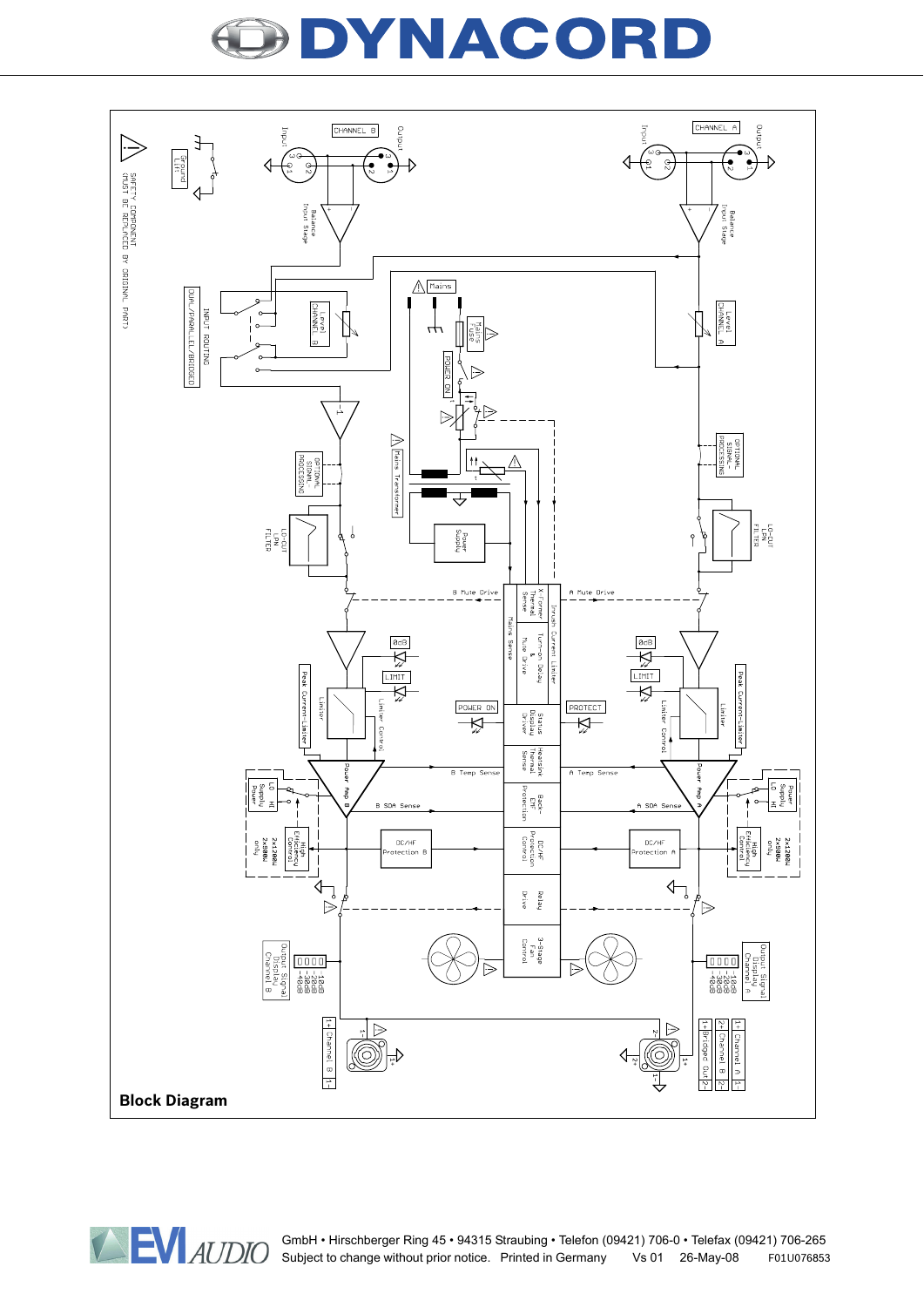# DYNACORD

### **Technical Specifications**

|                                                                         | <b>SL 900</b>                                                                                                         |                    | <b>SL 1200</b> |                                               |                    | <b>SL 1800</b>                                |                                   |                                               | <b>SL 2400</b> |                            |               |               |
|-------------------------------------------------------------------------|-----------------------------------------------------------------------------------------------------------------------|--------------------|----------------|-----------------------------------------------|--------------------|-----------------------------------------------|-----------------------------------|-----------------------------------------------|----------------|----------------------------|---------------|---------------|
| <b>Load Impedance</b>                                                   | $2 \Omega$                                                                                                            | $4\Omega$          | $8\Omega$      | $2 \Omega$                                    | $4\Omega$          | 8Ω                                            | $2 \Omega$                        | 4Ω                                            | $\Omega$       | $2\Omega$                  | 4Ω            | 8Ω            |
| <b>Maximum Midband Output Power</b><br>THD = 1%, 1 kHz, Dual Channel    | 650 W                                                                                                                 | 450 W              | 270 W          | 900 W                                         | 600 W              | 380 W                                         | 1250 W                            | 900 W                                         | 550 W          |                            | 1800 W 1200 W | 750 W         |
| <b>Rated Output Power</b>                                               |                                                                                                                       |                    |                |                                               |                    |                                               |                                   |                                               |                |                            |               |               |
| THD < 0.1%, 20 Hz to 20 kHz                                             | L,                                                                                                                    | 400 W              | 200 W          | $\overline{\phantom{a}}$                      | 500 W              | 250 W                                         | $\overline{\phantom{a}}$          | 800 W                                         | 400 W          | $\overline{\phantom{0}}$   | 1100 W        | 550 W         |
| <b>Maximum Single Channel Output Power</b><br>Dynamic-Headroom, IHF-A   | 1150 W                                                                                                                | 660 W              |                | 350 W 1700 W                                  | 950 W              |                                               | 480 W 2450 W 1400 W               |                                               | 700 W          |                            | 3400 W 1800 W | 950 W         |
| <b>Maximum Single Channel Output Power</b><br>Continuous, 1 kHz         | 850 W                                                                                                                 | 540 W              |                | 310 W 1200 W                                  | 750 W              | 420 W                                         |                                   | 1700 W 1100 W                                 |                | 630 W 2400 W 1500 W        |               | 850W          |
| <b>Maximum Bridged Output Power</b><br>THD = 1%, 1 kHz                  | $\overline{\phantom{a}}$                                                                                              | 1300 W             | 900 W          | $\overline{a}$                                | 1800 W 1200 W      |                                               | $\overline{\phantom{a}}$          |                                               | 2800 W 1800 W  | $\overline{\phantom{a}}$   |               | 3600 W 2400 W |
| <b>Maximum RMS Voltage Swing</b><br>THD = 1%, 1 kHz                     | 55.3 V                                                                                                                |                    |                | 65.1 V                                        |                    | 78.8 V                                        |                                   |                                               | 90.6 V         |                            |               |               |
| Power Bandwidth<br>THD = 1%, ref. 1 kHz, half power $\omega$ 4 $\Omega$ | $<$ 10 Hz to 30 kHz                                                                                                   |                    |                |                                               |                    |                                               |                                   |                                               |                |                            |               |               |
| Voltage Gain, ref. 1 kHz                                                | 32.0 dB                                                                                                               |                    |                |                                               |                    |                                               |                                   |                                               |                |                            |               |               |
| <b>Input Sensitivity</b><br>rated power $@ 8 \Omega$ , 1 kHz            | +2.2 dBu $(1.0 V_{rms})$                                                                                              |                    |                | +3.1 dBu $(1.11 V_{rms})$                     |                    |                                               | +5.1 dBu (1.39 V <sub>rms</sub> ) |                                               |                | +6.6 dBu (1.66 $V_{rms}$ ) |               |               |
| <b>THD at rated Output Power</b><br>MBW = 80 kHz, 1 kHz                 | $< 0.03\%$                                                                                                            |                    |                |                                               |                    |                                               |                                   |                                               |                |                            |               |               |
| <b>IMD-SMPTE, 60 Hz, 7 kHz</b>                                          | $< 0.1\%$                                                                                                             |                    |                |                                               |                    |                                               |                                   |                                               |                |                            |               |               |
| DIM30, 3.15 kHz, 15 kHz                                                 | < 0.05%                                                                                                               |                    |                |                                               |                    |                                               |                                   |                                               |                |                            |               |               |
| <b>Maximum Input Level</b>                                              | +21 dBu (8.69 $V_{rms}$ )                                                                                             |                    |                |                                               |                    |                                               |                                   |                                               |                |                            |               |               |
| <b>Crosstalk</b><br>ref. 1 kHz, at rated output power                   | $< -80$ dB                                                                                                            |                    |                |                                               |                    |                                               |                                   |                                               |                |                            |               |               |
| Frequency Response, ref. 1 kHz                                          | 10 Hz to 40 kHz (±1 dB)                                                                                               |                    |                |                                               |                    |                                               |                                   |                                               |                |                            |               |               |
| Input Impedance, active balanced                                        | 20 $k\Omega$                                                                                                          |                    |                |                                               |                    |                                               |                                   |                                               |                |                            |               |               |
| Damping Factor, 1 kHz                                                   | > 300                                                                                                                 |                    |                |                                               |                    |                                               |                                   |                                               |                |                            |               |               |
| <b>Slew Rate</b>                                                        | $25 V/\mu s$                                                                                                          |                    |                | $26 \text{ V/}\mu\text{s}$                    |                    |                                               | $27 V/\mu s$                      |                                               |                | 30 V/µs                    |               |               |
| <b>Signal to Noise Ratio</b><br>A-weighted                              | $> 106$ dB                                                                                                            |                    | $>$ 107 dB     |                                               | $> 109$ dB         |                                               |                                   | $> 110$ dB                                    |                |                            |               |               |
| Output Noise, A-weighted                                                | $<$ -71 dBu                                                                                                           |                    |                |                                               |                    |                                               |                                   |                                               |                |                            |               |               |
| <b>Output Stage Topology</b>                                            | Class AB<br>Class H                                                                                                   |                    |                |                                               |                    |                                               |                                   |                                               |                |                            |               |               |
| <b>Power Requirements</b>                                               | 240 V, 230 V, 120 V or 100 V; 50 Hz to 60 Hz (factory configured)                                                     |                    |                |                                               |                    |                                               |                                   |                                               |                |                            |               |               |
| <b>Power Consumption</b><br>1/8 maximum output power $@$ 4 $\Omega$     | 550 W                                                                                                                 |                    | 700 W          |                                               | 700 W              |                                               | 850 W                             |                                               |                |                            |               |               |
| <b>Mains Fuse</b>                                                       | 240 V / 230 V: T10AH;<br>120 V / 100 V: T20AH                                                                         |                    |                | 240 V / 230 V: T12AH;<br>120 V / 100 V: T25AH |                    | 240 V / 230 V: T15AH:<br>120 V / 100 V: T25AH |                                   | 240 V / 230 V: T15AH:<br>120 V / 100 V: T30AH |                |                            |               |               |
| Protection                                                              | Audio limiters, High temperature, DC, HF, Back-EMF, Peak current limiters, Inrush current limiters, Turn-<br>on delay |                    |                |                                               |                    |                                               |                                   |                                               |                |                            |               |               |
| <b>Cooling</b>                                                          | Front-to-rear, 3-stage-fans                                                                                           |                    |                |                                               |                    |                                               |                                   |                                               |                |                            |               |               |
| <b>Ambient Temperature Limits</b>                                       |                                                                                                                       |                    |                |                                               |                    |                                               | +5 °C to +40 °C (40 °F to 105 °F) |                                               |                |                            |               |               |
| <b>Safety Class</b>                                                     |                                                                                                                       |                    |                |                                               |                    |                                               |                                   |                                               |                |                            |               |               |
| <b>Dimensions</b> ( $W \times H \times D$ ), mm                         | 483 x 88.1 x 421.5                                                                                                    |                    |                |                                               |                    |                                               |                                   |                                               |                |                            |               |               |
| Weight                                                                  |                                                                                                                       | 12.6 kg (27.8 lbs) |                |                                               | 14.8 kg (32.6 lbs) |                                               |                                   | 16.3 kg (35.9 lbs)                            |                | 17.7 kg (39.0 lbs)         |               |               |
| <b>Signal Processing</b>                                                | LPN, switchable                                                                                                       |                    |                |                                               |                    |                                               |                                   |                                               |                |                            |               |               |
| <b>Optional Accessories</b>                                             | Rear-rackmount D113223 (RMK-15)                                                                                       |                    |                |                                               |                    |                                               |                                   |                                               |                |                            |               |               |

Depending on the ambient temperature, the unit might not operate continously at 2 Ω load in Dual Mode or 4 Ω in Bridged Mode. In addition input power exceeds 1.1 times rated power consumption with 2 Ω load in Dual Mode or 4 Ω load in Bridged Mode